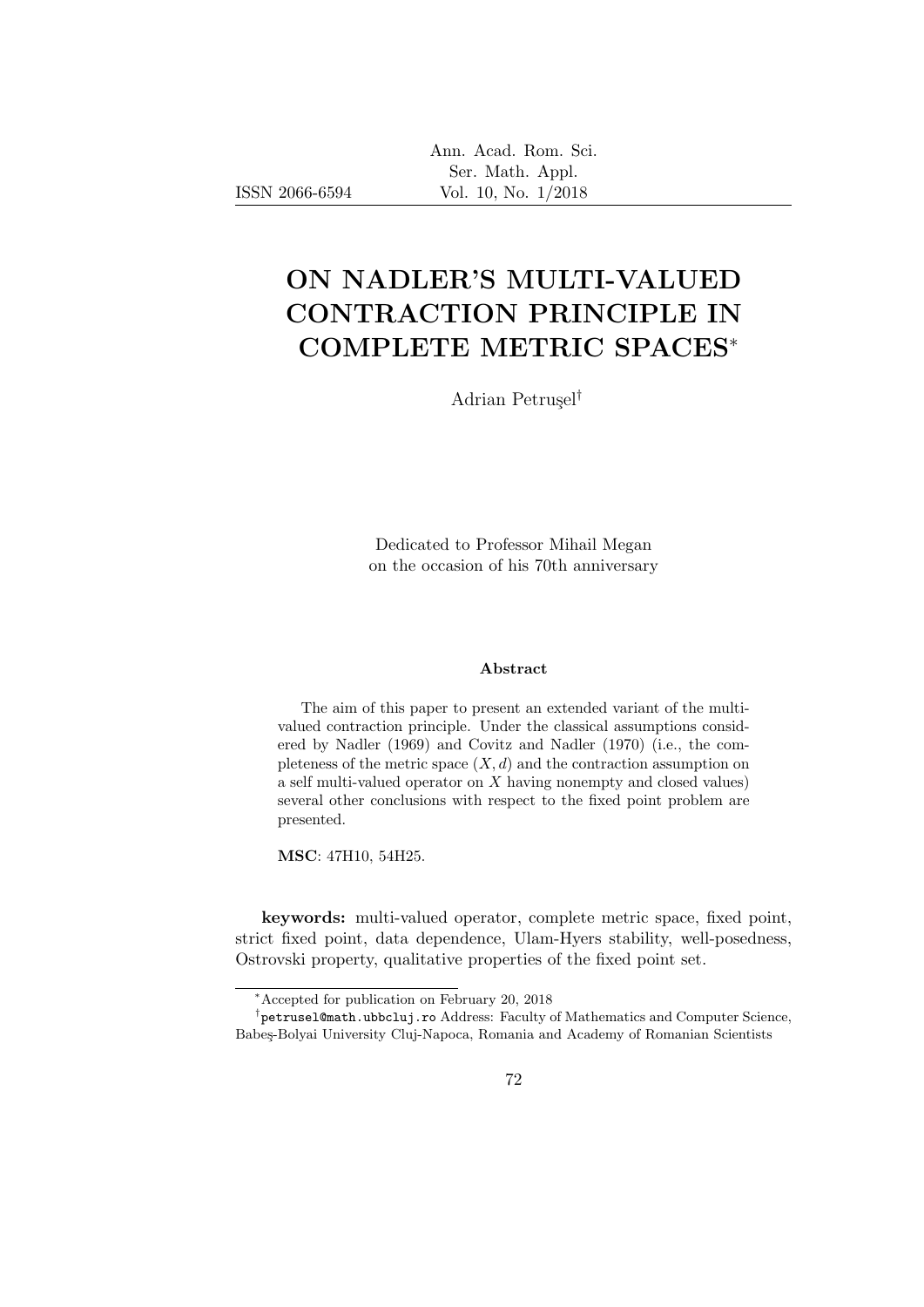### 1 Introduction

It is known that the main metric fixed point theorems for multi-valued contractions on a complete metric space were given by Nadler [11] and Covitz-Nadler [4] (see also [3]). Several extensions of this principle were considered by some authors to different types of generalized metric spaces (see e.g. [5], [13], [6], ....) and to some generalized contractions conditions (see e.g. [26], [22], [24], [27], [28], [30], [31], ...).

Moreover, under the basic assumptions of the multi-valued contraction principle, several other properties of the fixed point set were obtained in the last decades. The aim of this paper to present an extended (by the conclusions point of view) version of the multi-valued contraction principle. For the single-valued case see [25]. For more details on this subject, see [14].

## 2 Preliminaries

Let us recall first some important preliminary concepts and results.

Let  $(X, d)$  be a metric space and  $P(X)$  be the family of all nonempty subsets of X. We denote by  $P_{cl}(X)$  the family of all nonempty closed subsets of X, by  $P_b(X)$  the family of all nonempty bounded subsets of X and by  $P_{cp}(X)$  the family of all nonempty compact subsets of X. For  $x_0 \in X$  and  $r > 0$  we will also denote by  $B(x_0; r) := \{x \in X | d(x_0, x) < r\}$  the open ball centered in  $x_0$  with radius r.

We also recall, in the context of a metric space, the definitions of some important functionals in multi-valued analysis theory: (a) the gap functional generated by  $d$ :

$$
D_d: P(X) \times P(X) \to \mathbb{R}_+, \ D_d(A, B) := \inf \{ d(a, b) \mid a \in A, \ b \in B \};
$$

(b) the excess functional of A over B generated by  $d$ :

$$
e_d: P(X) \times P(X) \to \mathbb{R}_+ \cup \{+\infty\}, e_d(A, B) := \sup \{D_d(a, B) \mid a \in A\};
$$

 $(c)$  the Hausdorff-Pompeiu functional generated by d:

$$
H_d: P(X) \times P(X) \to \mathbb{R}_+ \cup \{+\infty\}, H_d(A, B) = \max\{e_d(A, B), e_d(B, A)\}.
$$

The diameter of a set  $Y \in P(X)$  will be denoted by  $diam(Y) := sup$  $x,y \in Y$  $d(x, y)$ .

Some useful properties of these functionals are re-called (see, for example,  $[2], [7], [13], [17],$  in the next lemma. These properties are important tools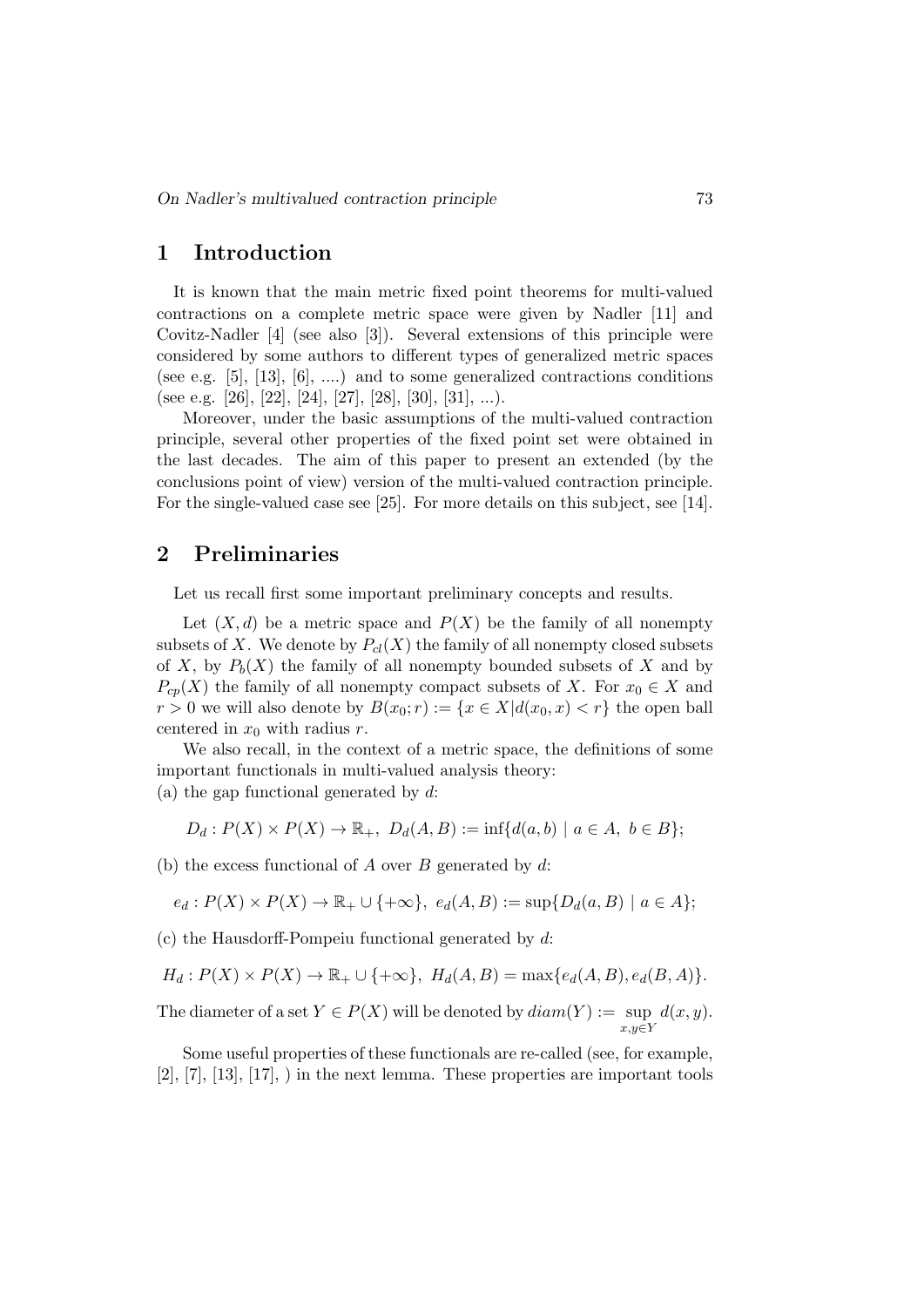in the proof of the main conclusions of the Nadler's multi-valued contraction principle.

**Lemma 1** If  $(X, d)$  is a metric space, then we have:

(a)  $H_d$  is a generalized (in the sense that H could also take the value  $+\infty$ , see [9]) metric in  $P_{cl}(X)$ ;

(b) if  $A, B \in P(X)$  and  $q > 1$ , then, for every  $a \in A$  there exists  $b \in B$ such that  $d(a, b) \leq qH_d(A, B)$ .

(c) if there exists  $\eta > 0$  such that for each  $a \in A$  there exists  $b \in B$  such that  $d(a, b) \leq \eta$ , then  $e_d(A, B) \leq \eta$ .

(d) if  $A \in P(X)$  and  $b \in X$  are such that  $D_d(b, A) = 0$ , then  $b \in \overline{A}$ .

Recall that if  $(X, d)$  is a metric space, then a set  $Y \in P(X)$  is said to be proximinal if for every  $x \in X$  there exists  $y \in Y$  such that  $d(x, y) = D(x, Y)$ .

Finally, let us recall that if X is a nonempty set and  $F: X \to P(X)$  is a multi-valued operator, then we denote by  $Fix(F) := \{x \in X : x \in F(x)\}\$ the fixed point set for F, by  $SFix(F) := \{x \in X : \{x\} = F(x)\}\)$  the strict fixed point set for F, by  $Graph(F) := \{(x, y) \in X \times X | y \in F(x)\}\)$  the graph of F and by  $I(F) := \{ Y \subset X : F(Y) \subset Y \}$  the set of all invariant subsets of  $X$  with respect to  $F$ .

Moreover, for arbitrary  $(x_0, x_1) \in Graph(F)$ , the sequence  $(x_n)_{n \in \mathbb{N}}$  with  $x_{n+1} \in F(x_n)$  (for  $n \in \mathbb{N}^*$ ) is called the sequence of successive approximations for F staring from  $(x_0, x_1)$ .

Let  $(X, d)$  be a metric space and  $F: X \to P(X)$  be a multi-valued operator. Then, if  $Y \in P(X)$  we denote by  $F(Y) := \begin{pmatrix} 1 \\ 1 \end{pmatrix}$  $y \in Y$  $F(y)$  the image of

the set  $Y$  through  $F$ . We also denote by

$$
F^0 := 1_X, \ F^1 := F, \dots, F^{n+1} = F \circ F^n, \ n \in \mathbb{N}
$$

the iterate operators of F, where  $(F \circ F)(Y) := F(F(Y))$ , for  $Y \in P(X)$ . In the same framework, the set-to-set operator  $\hat{F}: P(X) \to P(X)$ , defined by

$$
\hat{F}(Y) := \bigcup_{x \in Y} F(x), \text{ for } Y \in P(X)
$$

is called Nadler's set-to-set operator induced by F.

Some typical conditions in fixed point theory for a multi-valued operator are given now.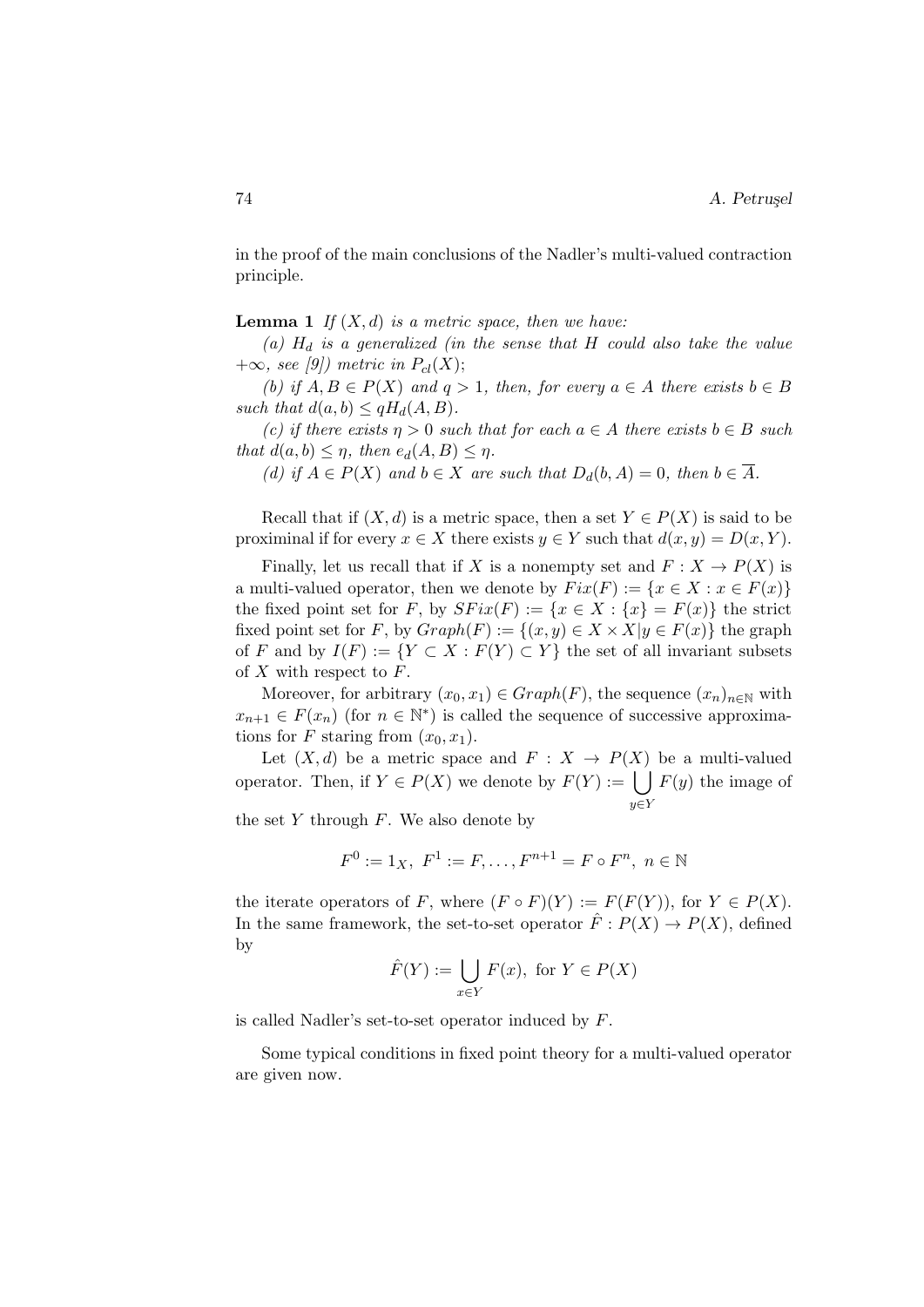On Nadler's multivalued contraction principle 75

**Definition 1** Let  $(X, d)$ ,  $(Y, d')$  be metric spaces and  $F : X \to P(Y)$ . Then, F is called an  $\alpha$ -contraction if  $\alpha \in (0,1)$  and  $H(F(x_1), F(x_2)) \leq \alpha d(x_1, x_2)$ , for all  $x_1, x_2 \in X$ .

**Lemma 2** Let  $(X, d)$  be a metric space and  $F: X \to P_{cl}(X)$  be  $\alpha$ -contraction. Then,  $Graph(F)$  is a closed set in the topology of  $X \times X$ .

The concept of multi-valued weakly Picard operator is central in our approach.

**Definition 2** ([27, 28, 16]) Let  $(X, d)$  be a metric space. Then  $F: X \rightarrow$  $P(X)$  is called a multivalued weakly Picard operator (briefly, MWP operator) if for each  $x \in X$  and each  $y \in F(x)$  there exists a sequence  $\{x_n\}_{n \in \mathbb{N}}$  in X such that

- (i)  $x_0 = x, x_1 = y;$
- (ii)  $x_{n+1} \in F(x_n)$ , for all  $n \in \mathbb{N}$ ;
- (iii) the sequence  $\{x_n\}_{n\in\mathbb{N}}$  is convergent and its limit is a fixed point of F.

Let us recall the following important notion.

**Definition 3** Let  $(X, d)$  be a metric space and  $F: X \to P(X)$  be an MWP operator. Then we define the multivalued operator  $F^{\infty}$  :  $Graph(F) \rightarrow$  $P(Fix(F))$  by the formula  $F^{\infty}(x, y) = \{z \in Fix(F) \mid \text{there exists a se-} \}$ quence of successive approximations of F starting from  $(x, y)$  that converges to  $z$ .

An important concept is given by the following definition.

**Definition 4** Let  $(X,d)$  be a metric space and  $F: X \to P(X)$  an MWP operator. Then F is a  $\psi$ -multi-valued weakly Picard operator (briefly  $\psi$ -MWP operator) if  $\psi : \mathbb{R}_+ \to \mathbb{R}_+$  is increasing, continuous in 0 with  $\psi(0) = 0$ and there exists a selection  $f^{\infty}$  of  $F^{\infty}$  such that

 $d(x, f^{\infty}(x, y)) \leq \psi(d(x, y)),$  for all  $(x, y) \in Graph(F)$ .

We will also recall now the notion of multi-valued Picard operator.

**Definition 5** ([16], [17]) We say that  $F: X \rightarrow P(X)$  is a multi-valued Picard operator if:

(i)  $SFix(F) = Fix(F) = \{x^*\};$ (ii)  $F^{n}(x) \stackrel{H_d}{\rightarrow} \{x^*\}$  as  $n \to \infty$ , for each  $x \in X$ .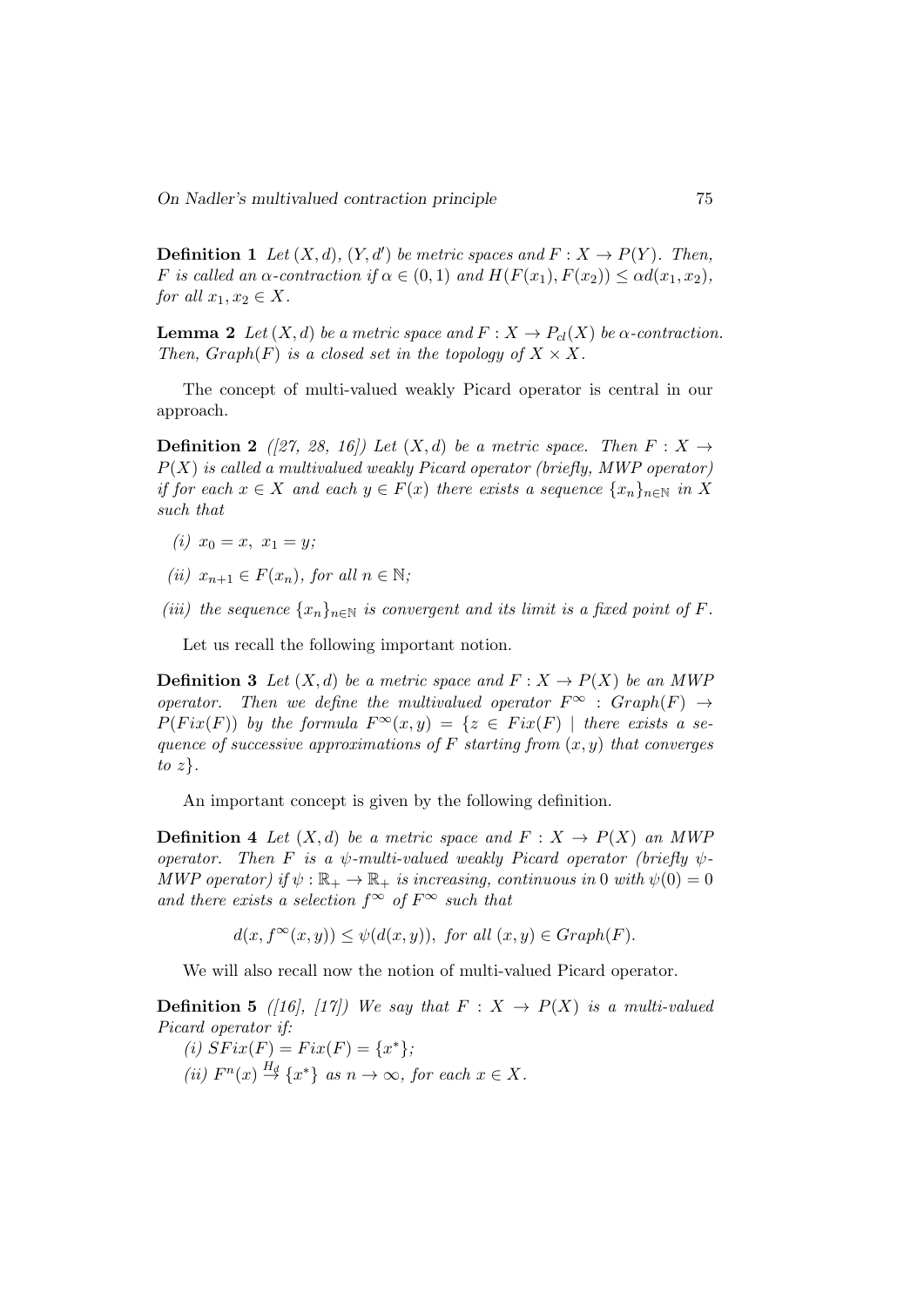Several examples of Picard and weakly Picard operators, as well as, different applications of this theory are given, for example, in [13], [16], [15], [17], [19].

## 3 Multi-valued contraction principle: two extended versions

In 1969, S.B. Nadler Jr. proved the first metric fixed point principle for multi-valued operators in complete metric spaces. Then, in 1970 S. Covitz and S.B. Nadler Jr. proved a slight generalizations of it. This theorem is usually known in the literature as Multivalued Contraction Principle (MCP).

**Theorem 1** (MCP(1969, 1970)) Let  $(X, d)$  be a complete metric space and let  $x_0 \in X$ . If  $F : X \to P_{cl}(X)$  is a multivalued  $\alpha$ -contraction, then  $Fix(F) \neq \emptyset$  and there exists a sequence of successive approximations for F, starting from  $x_0$ , which converges to a fixed point of F.

Later on, it was noticed in several papers that there are several other conclusions which follow by the main assumptions (completeness of the metric space and the contraction condition for a self multi-valued operator with nonempty and closed values) of MCP. More precisely, we have the following extended version of the fixed point principle for multi-valued contractions.

Theorem 2 (An extended version of the MCP) Let  $(X, d)$  be a complete metric space and  $F: X \to P_{cl}(X)$  be a multi-valued  $\alpha$ -contraction. Then, the following conclusions hold:

(a) there exists  $x^* \in X$  such that  $x^* \in Fix(F^n)$  for each  $n \in \mathbb{N}^*$ ;

(b) there exists a sequence of successive approximations for  $F$ , starting from any pair  $(x, y) \in Graph(F)$ , which converges to a fixed point  $f^{\infty}(x, y)$ of  $F$ ;

(c) Fix(F) is closed in  $(X, d)$ ;

(d) there exists a selection  $f^{\infty}$ :  $Graph(F) \rightarrow Fix(F)$  of  $F^{\infty}$  such that

$$
d(x, f^{\infty}(x, y)) \leq \psi(d(x, y)), \text{ for all } (x, y) \in Graph(F),
$$

where  $\psi : \mathbb{R}_+ \to \mathbb{R}_+$ ,  $\psi(t) = \frac{1}{1-\alpha}t$ ;

(e) if  $(x_n)_{n\in\mathbb{N}}$  is a sequence of successive approximations for F, starting from any pair  $(x, y) \in Graph(F)$ , which converges to a fixed point  $f^{\infty}(x, y)$  of F, then

$$
d(x_n, f^{\infty}(x, y)) \le \frac{\alpha^n}{1 - \alpha} d(x, y), \text{ for each } n \in \mathbb{N}^*;
$$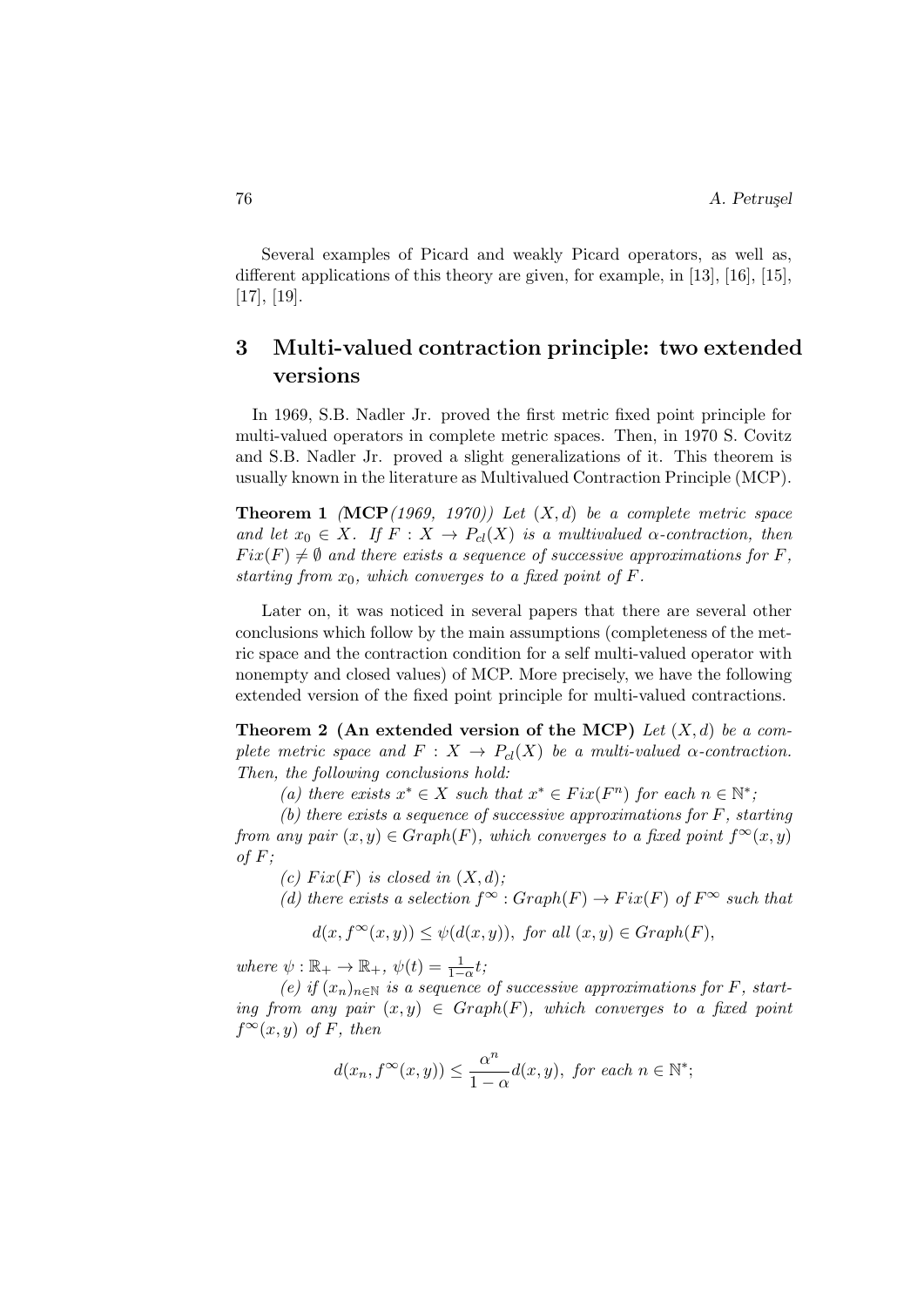(f) if  $G: X \to P_{cl}(X)$  is a multi-valued  $\beta$ -contraction and  $\eta > 0$  is such that

$$
H(F(x), G(x)) \le \eta, \text{ for each } x \in X,
$$

then

$$
H(Fix(F), Fix(G)) \le \frac{\eta}{1 - \max\{\alpha, \beta\}};
$$

(g) if  $F_n : X \to P_{cl}(X)$ ,  $n \in \mathbb{N}$  is a sequence of multi-valued  $\alpha$ contractions such that  $F_n(x) \stackrel{H}{\to} F(x)$  as  $n \to +\infty$ , uniformly with respect to  $x \in X$ , then

$$
Fix(F_n) \stackrel{H}{\to} Fix(F) \text{ as } n \to +\infty, \ i.e., \lim_{n \to \infty} H(Fix(F_n), Fix(F)) = 0;
$$

(h) if there exists  $x_0 \in X$  and  $r > 0$  such that  $D(x_0, F(x_0)) < (1-\alpha)r$ , then there exists  $x^* \in Fix(F) \cap B(x_0; r)$ ;

 $(i)$  in particular, if X is a Banach space, then the associated multivalued field  $G(x) := x - F(x)$  is open and surjective;

(j) the operator 
$$
\hat{F}: P_{cl}(X) \to P_{cl}(X)
$$
 defined by  $\hat{F}(Y) := \bigcup_{x \in Y} F(x)$  is

an  $\alpha$ -contraction with respect to  $H_d$ , *i.e.*,

$$
H_d(\hat{F}(A), \hat{F}(B)) \le \alpha H_d(A, B), \ \forall \ A, B \in P_{cl}(X) \ with \ H_d(A, B) < +\infty,
$$

and, if additionally there exists  $A_0 \in P_{cl}(X)$  such that  $H_d(A_0, F(A_0))$  <  $+\infty$ , then there exists at least one  $A_F^* \in P_{cl}(X)$  such that  $\hat{F}(A_F^*) = A_F^*$ ;

(k) in particular, if F has proximinal values, then for any  $\epsilon > 0$  and any  $\epsilon$ -solution z of the fixed point problem  $x \in F(x)$  (i.e.,  $D(z, F(z)) \leq \epsilon$ ) there exists  $x^* \in Fix(F)$  such that  $d(z, x^*) \leq \psi(\epsilon)$ , where  $\psi : \mathbb{R}_+ \to \mathbb{R}_+$ ,  $\psi(t) = \frac{1}{1-\alpha}t;$ 

(l) in particular, if F has compact values, then  $\hat{F}: P_{cp}(X) \to P_{cp}(X)$ and it is an  $\alpha$ -contraction. Additionally, the following conclusions hold:

- $(l_1) \ Fix(\hat{F}) = \{A_F^*\};$
- $(l_2)$   $F^n(Y) \stackrel{H}{\rightarrow} A_F^*$  as  $n \rightarrow +\infty$ , for each  $Y \in P_{cp}(X)$ ;
- $(l_3) A_F^* = \bigcup$ n∈N<sup>∗</sup>  $F^{n}(x)$ , for each  $x \in Fix(F)$ ;
- $(l_4) \ Fix(F) \subset A_F^*;$
- $(l_5) Fix(F)$  is compact in  $(X, d)$ .

 $(m)$  in particular, if X is a closed convex subset of a Banach space and, additionally, F has convex values, then  $Fix(F)$  is arcwise connected;

 $(n)$  if, additionally,  $(X, d)$  is a convex metric space and F has bounded values, then, for any  $x^* \in Fix(F)$ , we have  $diam(Fix(F)) \leq \frac{1}{1-\alpha} \cdot diam(F(x^*)),$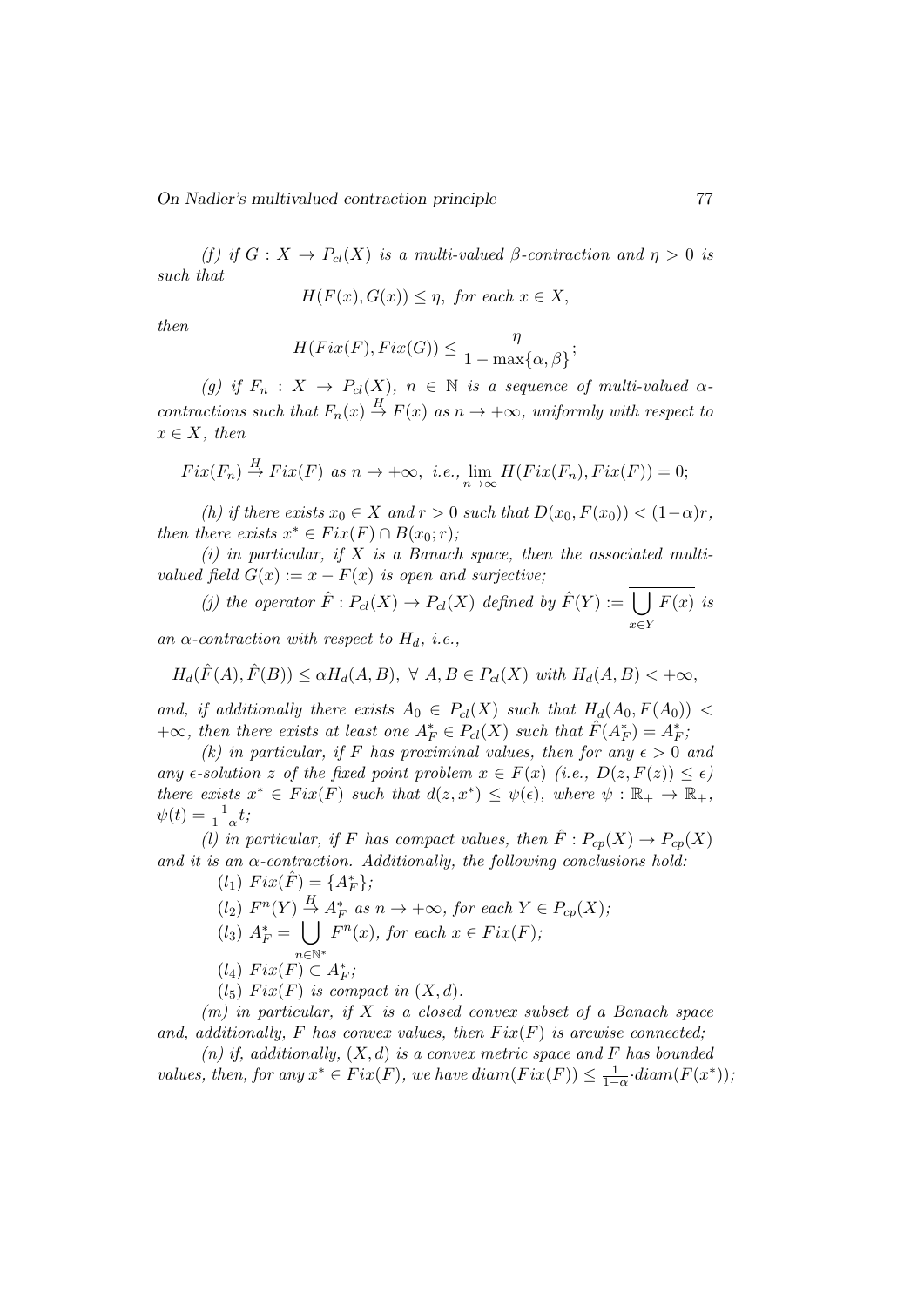$(p)$  there exists a Caristi selection of F;

(r) if, for  $p > 0$ , we denote  $Fix_p(F) := \{x \in X : D(x, F(x)) < p\},\$ then the following relation holds

$$
H(Fix_p(F), Fix(F)) \le \frac{p}{1-\alpha}.
$$

Let us present now some remarks about some of the above assertions.

1) Most of the above assertions are known in fixed point theory. We refer to [6], [8], [10], [12], [16], [17], [18], [23] for other considerations.

2) By definition, a multi-valued operator satisfying (a) and (b) is called a multi-valued wealy Picard operator, see Definition 2. If additionally, if F satisfies (a), (b) and (d) then the operator F is called a  $\psi$ -MWP, see Definition 4.

3) The conclusion (f) shows that the data dependence phenomenon for the fixed point set of a multi-valued contraction takes place.

4) Conclusion (k) is known as the Ulam-Hyers stability property of the fixed point problem  $x \in F(x)$ .

A special case of the above principle is the following extended version of the strict fixed point principle for multi-valued contractions. We note that most of the above conclusions are known in fixed point theory.

#### Theorem 3 (An extended version of the MCP with respect to strict fixed points)

Let  $(X, d)$  be a complete metric space and  $F: X \to P_{cl}(X)$  be a multivalued  $\alpha$ -contraction such that  $SFix(F) \neq \emptyset$ . Then, the following conclusions hold:

(a)  $Fix(F) = SFix(F) = \{x^*\};$ 

(b)  $Fix(F^n) = SFix(F^n) = \{x^*\}$  for  $n \in \mathbb{N}$  with  $n \geq 2$ ;

(c)  $F^{n}(x) \stackrel{H}{\rightarrow} \{x^*\}$  as  $n \rightarrow +\infty$ , for each  $x \in X$ ;

(d) if  $G: X \to P_{cl}(X)$  is a multi-valued operator with  $Fix(G) \neq \emptyset$ and there exists  $\eta > 0$  such that  $H(F(x), G(x)) \leq \eta$  for each  $x \in X$ , then  $H(Fix(F), Fix(G)) \leq \frac{\eta}{1-\eta}$  $\frac{\eta}{1-\alpha}$ ;

(e) Let  $F_n: X \to P_{cl}(X)$ ,  $n \in \mathbb{N}$  be a sequence of multivalued operators such that  $Fix(F_n) \neq \emptyset$  for each  $n \in \mathbb{N}$  and  $F_n(x) \stackrel{H}{\to} F(x)$  as  $n \to +\infty$ , uniformly with respect to  $x \in X$ . Then  $Fix(F_n) \stackrel{H}{\to} \{x^*\}$  as  $n \to +\infty$ ;

(f) if  $(x_n)_{n\in\mathbb{N}}$  is a sequence in X such that  $D(x_n, F(x_n)) \to 0$  as  $n \to \infty$ , then  $x_n \stackrel{d}{\to} x^*$  as  $n \to \infty$ ;

(g) if  $(x_n)_{n\in\mathbb{N}}$  is a sequence in X such that  $H(x_n, F(x_n)) \to 0$  as  $n \to \infty$ , then  $x_n \stackrel{d}{\to} x^*$  as  $n \to \infty$ ;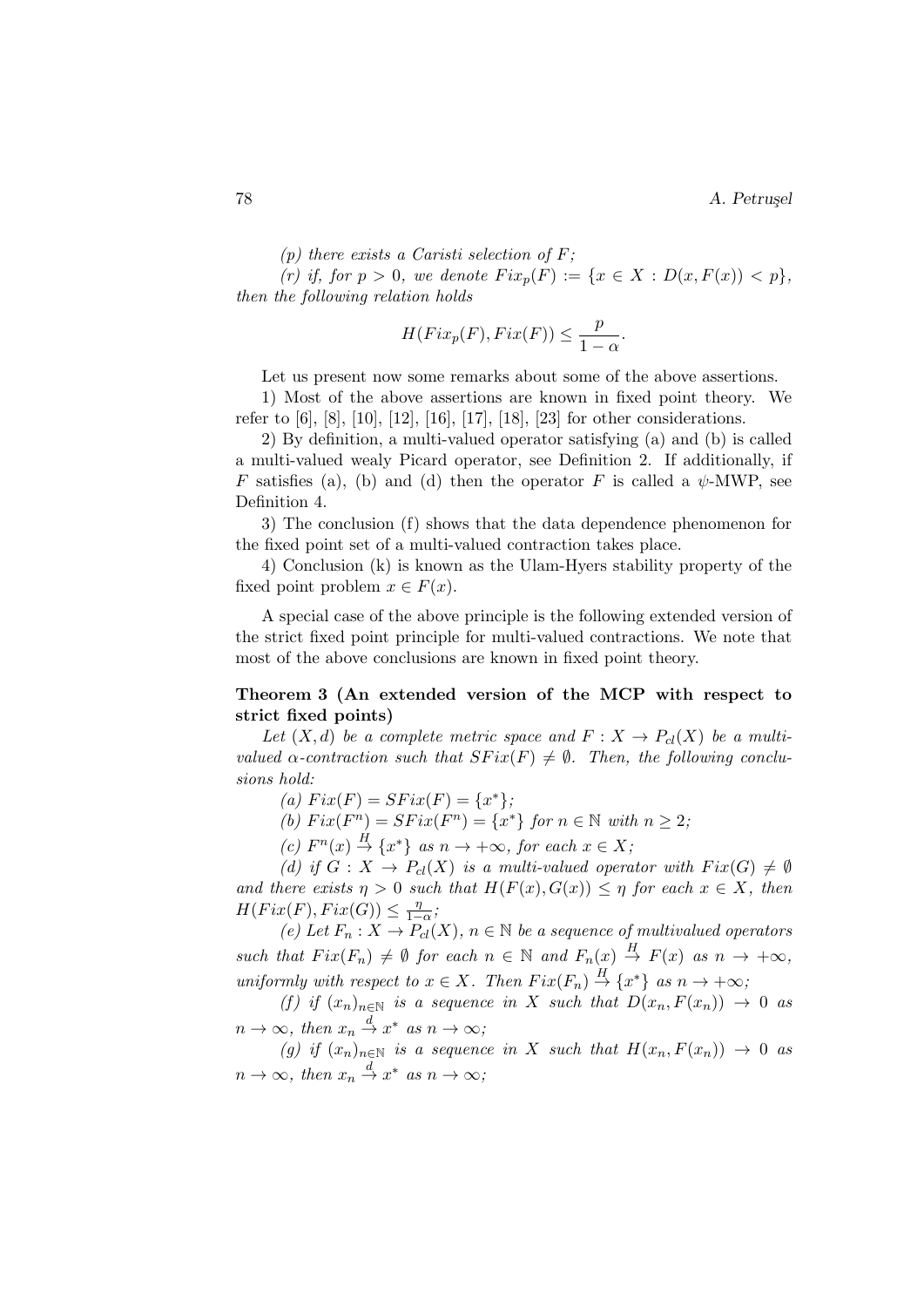(h) if  $(y_n)_{n\in\mathbb{N}}$  is a sequence in X such that  $D(y_{n+1}, F(y_n)) \to 0$  as  $n \to \infty$ , then  $y_n \stackrel{d}{\to} x^*$  as  $n \to \infty$ .

Let us present now some remarks about some of the above assertions.

1) By definition, a multi-valued operator satisfying (a) and (c) is called a multi-valued Picard operator, see Definition 5.

2) Conclusion (d) is a data dependence theorem for the strict fixed point with respect to an arbitrary perturbation of the multi-valued operator  $F$ .

3) The conclusions (f)-(g) give the well-posedness property of the fixed point problem with respect to  $D_d$  and, respectively, with respect to  $H_d$ .

4) Conclusion (h) is known as the Ostrovski property of the fixed point problem  $x \in F(x)$ .

Conclusions. The above theorems contain the most important consequences of the MCP. These are important since it is well-known that many operator type inclusions in applied mathematics (integral and differential inclusions, equilibrium problems, game theory problems, mathematics of fractals, see [1], [20], [21] for some recent results for the single-valued and the multi-valued case too) are reduced to a fixed point (or a strict fixed point) inclusion for an appropriate multi-valued operator. Thus, the above conclusions induce similar properties for the solutions of operator inclusion problem. For more details, extensions and generalizations of the above results see [14].

Open Problems. 1) It is an open question to give explicit conditions for the existence of at least one strict fixed point of a multi-valued contraction with closed values. This problem is important not only from the above theorem point of view, but also because many iteration methods for a multivalued operator F are working under the assumption that  $SFix(F) \neq \emptyset$ .

2) Another open problem is to extend the above results to different classes of multi-valued generalized contractions.

#### References

- [1] S. Abbas, M. Benchohra, A. Petruşel. Ulam stability for Hilfer type fractional differential inclusions wia the weakly Picard operator theory. Fractional Calc. Applied Anal. 20:384-398 (2017).
- [2] J. Andres, J. Fišer. Metric and topological multivalued fractals. *Inter*nat. J. Bifur. Chaos Appl. Sci. Engrg. 14:1277-1289 (2004).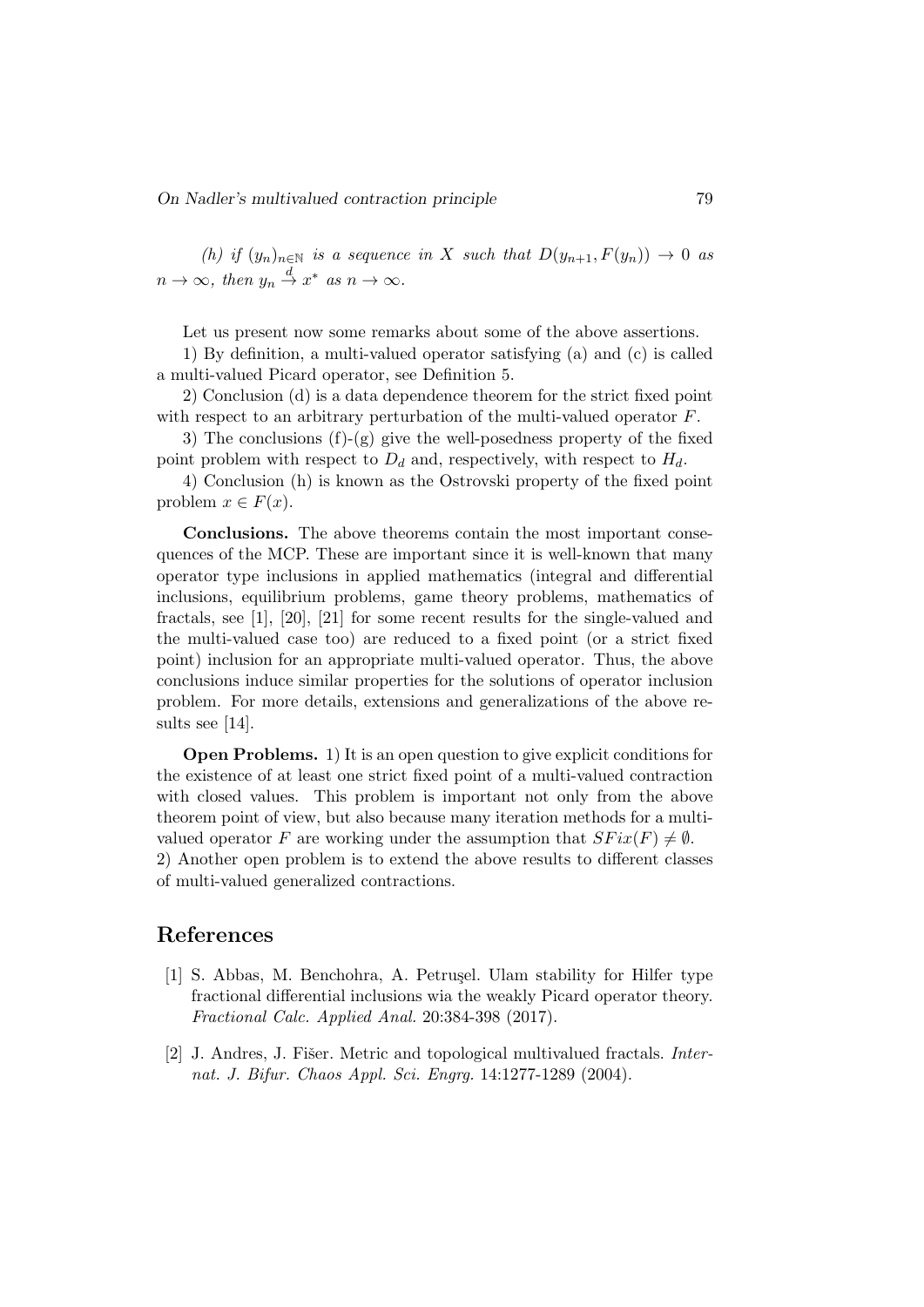- [3] C. Avramescu. Theoremes de point fixe pour les applications contractantes et anti-contractantes. Manuscripta Math. 6:405-411 (1972).
- [4] H. Covitz, S.B. Nadler. Multi-valued contraction mappings in generalized metric spaces. Israel J. Math. 8:5-11 (1970).
- [5] S. Czerwik. Nonlinear set-valued contraction mappings in B-metric spaces. Atti Sem. Mat. Univ. Modena 46:263-276 (1998).
- [6] M. Frigon, A. Granas. Résultats du type de Leray-Schauder pour les contractions multivoques. Topol. Math. Nonlinear Anal. 4:197-208 (1994).
- [7] L. Górniewicz. Topological Fixed Point Theory of Multivalued Mappings. Kluwer Acad. Publ., Dordrecht, 1999.
- [8] J. Jachymski. Caristi's fixed point theorem and selections of set-valued contractions. J. Math. Anal. Appl. 227:55-67 (1998).
- [9] C.F.K. Jung. On generalized complete metric spaces. Bull. Amer. Math. Soc. 75:113-116 (1969).
- [10] T.-C. Lim. On fixed point stability for set-valued contractive mappings with applications to generalized differential equations. J. Math. Anal. Appl. 110:436-441 (1985).
- [11] S.B. Nadler Jr. Multi-valued contraction mappings. Pacific J. Math. 30:475-488 (1969).
- [12] P.T. Petru, A. Petrușel, J.-C. Yao. Ulam-Hyers stability for operatorial equations and inclusions via nonself operators. Taiwanese J. Math. 15:2195-2212 (2011).
- [13] A. Petrusel. Multi-valued weakly Picard operators and applications. Sci. Math. Jpn. 59:169-202 (2004).
- [14] A. Petrusel. Some variants of the contraction principle for multi-valued operators, generalizations and applications. J. Nonlinear Convex Anal. 2018, to appear.
- [15] A. Petrusel, G. Petrusel. Multivalued Picard operators. J. Nonlinear Convex Anal. 13:157-171 (2012).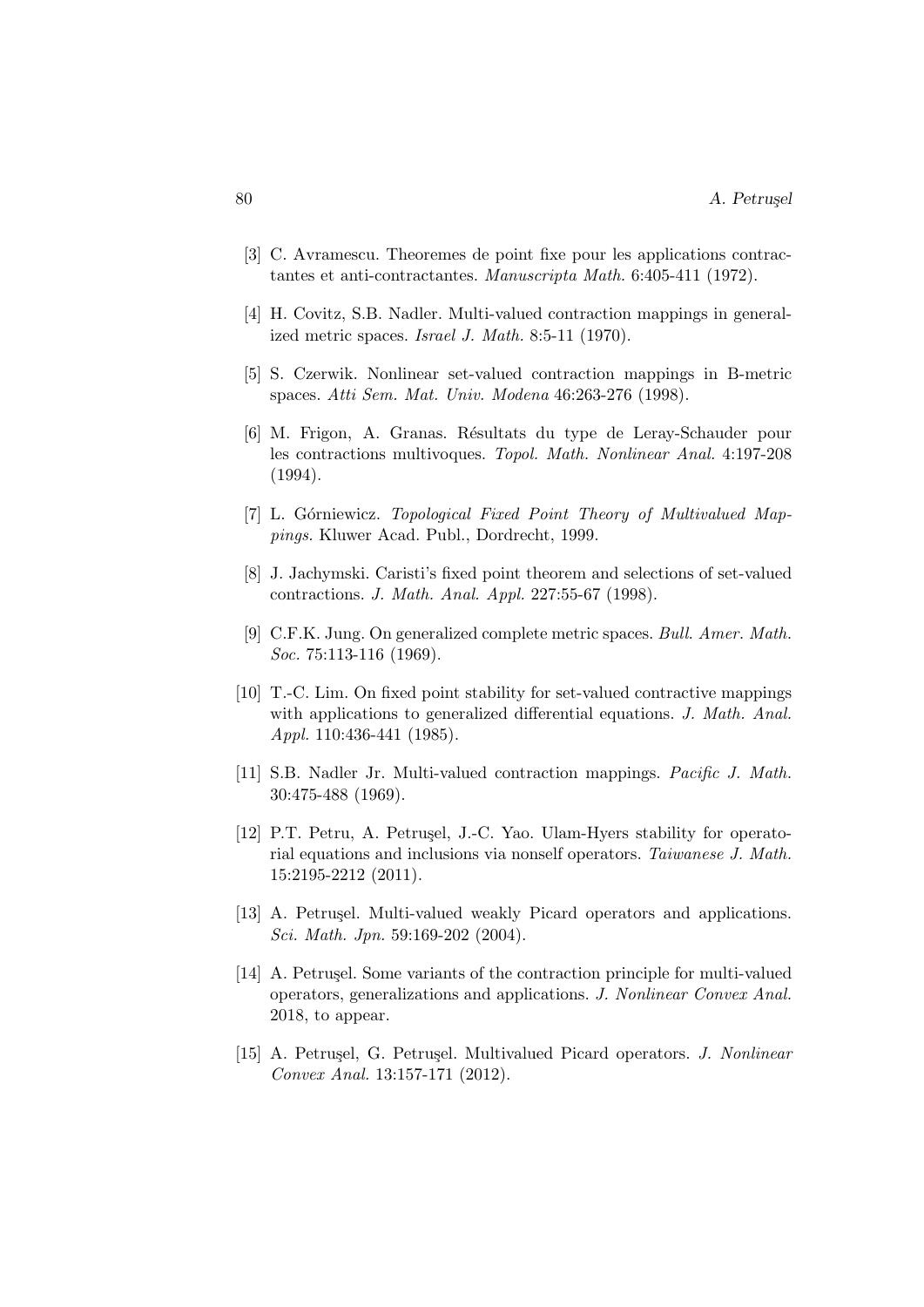- [16] A. Petrusel, I.A. Rus. Multivalued Picard and weakly Picard operators. Fixed Point Theory and Applications (E. Llorens Fuster, J. Garcia Falset, B. Sims-Eds.) Yokohama Publ., 2004, 207-226.
- [17] A. Petrusel, I.A. Rus. The theory of a metric fixed point theorem for multivalued operators. Fixed Point Theory and its Applications, (L.J. Lin, A. Petrușel, H.K. Xu-Eds.) Yokohama Publ. 2010, 161-175.
- [18] A. Petru¸sel, I.A. Rus, J.-C. Yao. Well-posedness in the generalized sense of the fixed point problems. Taiwanese J. Math. 11:903-914 (2007).
- [19] A. Petrusel, I.A. Rus, M.A. Serban. Basic problems of the metric fixed point theory and the relevance of a metric fixed point theorem for multivalued operators. J. Nonlinear Convex Anal. 15:493–513 (2014).
- [20] A. Petrușel, G. Petrușel, J.-C. Yao. A study of a system of operator inclusions via a fixed point approach and applications to functionaldifferential inclusions. Carpathian J. Math. 32:349–361 (2016).
- [21] A. Petruşel, G. Petruşel, B. Samet, J.-C. Yao. Coupled fixed point theorems for symmetric multi-valued contractions in b-metric space with applications to systems of integral inclusions. J. Nonlinear Convex Anal. 17:1265–1282 (2016).
- [22] S. Reich. Fixed point of contractive functions. Boll. Un. Mat. Ital. 5:26- 42 (1972).
- [23] B. Ricceri. Une propriété topologique de l'ensemble des points fixes d'une contraction multivoque à valeurs convexes. Atti Accad. Naz. Lincei Rend. Cl. Sci. Fis. Mat. Natur. 81:283-286 (1987).
- [24] I.A. Rus. Fixed point theorems for multivalued mappings in complete metric spaces. Math. Japonica 20:21-24 (1975).
- [25] I.A. Rus. Some variants of contraction principle, generalizations and applications. Stud. Univ. Babes-Bolyai Math.  $61:343-358$  (2016).
- [26] I.A. Rus, A. Petrușel, G. Petrușel. Fixed Point Theory. Cluj University Press, 2008.
- [27] I.A. Rus, A. Petrușel and A. Sîntămărian. Data dependence of the fixed point set of multivalued weakly Picard operators. *Studia Univ. Babes*-Bolyai Math. 46:111-121 (2001).